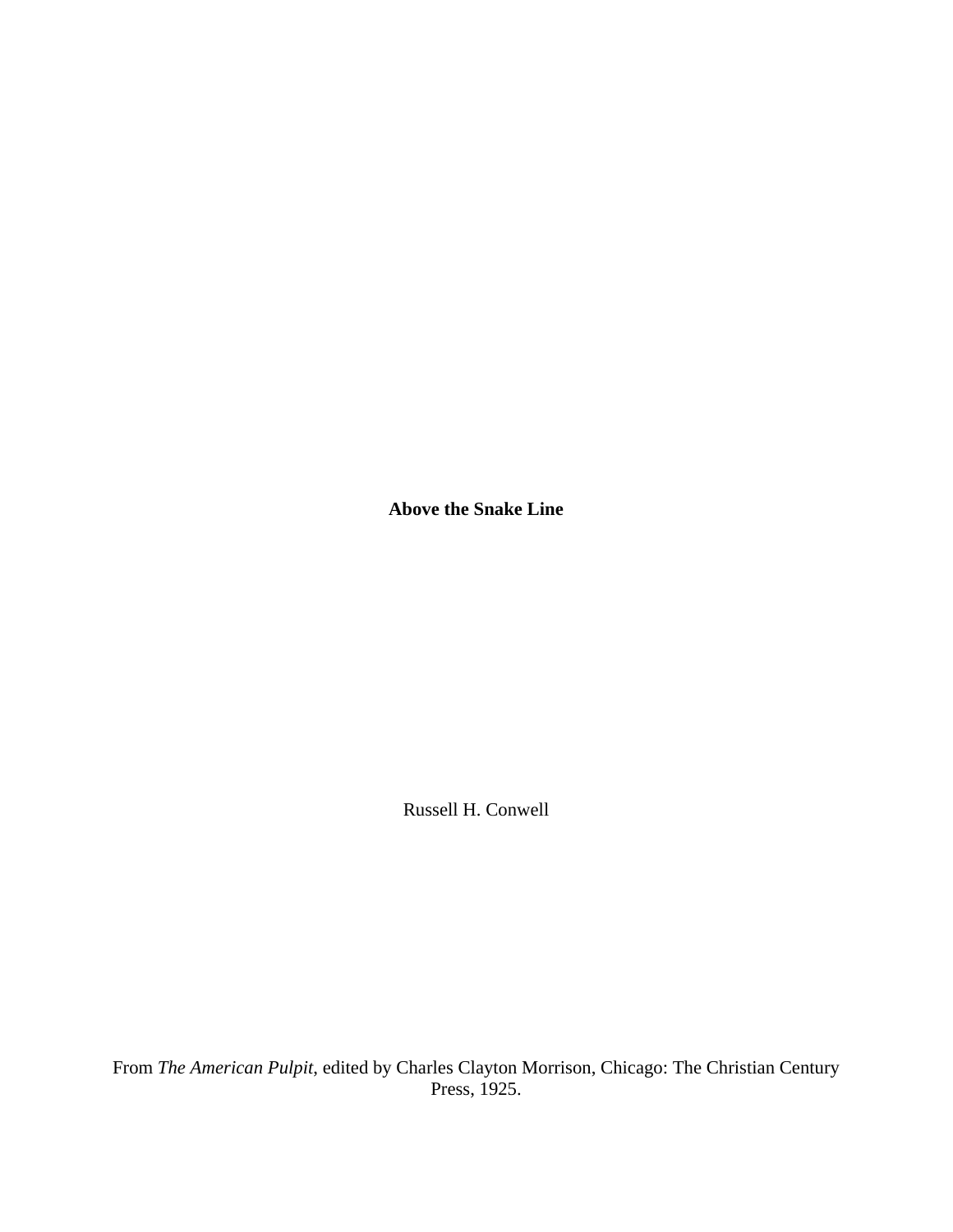The story of the prodigal son has taken on a new phase to me, and a useful one, without doubt. It is a wonder, a marvel, how sayings of Christ and the prophets can be found which apply to every circumstance of human life and human thinking. When we change our circumstances, or our views of human affairs, we find them adjusting themselves to the new conditions. We need not be afraid of scientists nor of the discoveries of science. Because if science discovers a truth, the Bible throws a new light or color which we have not observed before. It does not change the Bible. It opens it out so that we understand it better. We are indebted to science, and we are not afraid of science, nor of any honest investigation in the world.

 This story of the prodigal son took a rather peculiar, but an interesting, phase as I thought upon it in the last few hours. The prodigal son went down from the lovely mountains of Judea to the plains and cities by the shore. That is an ancient tradition concerning him. He entered the gay city, and, among the wicked and licentious people, spent his father's money and his inheritance. Then he was turned over to the swine.

 It reminded me so fully of an old tradition concerning the Hampshire highlands of the Berkshire hills of Massachusetts. In one of his letters the great poet, William Cullen Bryant, who so loved the Berkshire hills, mentioned the fact that when the hills were first occupied by settlers, they found that down in the valleys were very dangerous serpents. The rattlesnake was there, the poisonous adder was there, the copperhead was there. In order to escape these serpents, they built their residences upon the hills. Ancient tradition related that there was a "snake line" above which no poisonous snake ever crept. If a person builded above an elevation of about twelve hundred feet above the sea, no poisonous serpents ever bit his children, or destroyed his property, or endangered his life. But if he built in the valley, he was subject to these deathly dangers. In the old times when the country was settled, every person who approached was advised to build his house "above the snake line."

 Above the snake line the early settlers dwelt—those pioneer New Englanders whose emigrants formed the foundation of the middle and western states. The farms were small, the ground stony and difficult to clear for agriculture. The mountains were covered with the primitive forest. The valley soil was richer and more easily worked, but those wise and pious Pilgrim fathers endeavored to build their homes safely "above the snake line."

 Above the snake line they built the red New England schoolhouses. In those schoolhouses have been inspired poets, scholars, martyrs, missionaries, statesmen, inventors, philanthropists, teachers, musicians and lovely home-makers. There education really began for America. There the boys and girls were instructed in what they needed to know of the elements of a practical education. The red schoolhouse of New England—glorified by poets and orators and patriots throughout the land, where the eternal friendships were formed by those who attended them—was indeed the palladium of American liberty. They built their schoolhouses "above the snake line"!

 The churches also were constructed on the mountaintops of that portion of the Green Mountain range where Vermont and Massachusetts unite. When the farmer leaned upon his hoe, he could look over the intervening hilltops and see the spires of many churches. They built them in the highest places of New England. They could be seen forty or fifty miles, and all, like the churches of Peru, Blandford, Worthington and Chesterfield, pointed all the people by sunlight and moonlight to God. From the celebrated "Mohawk trail" the traveler's attention is called to churches sixty miles away. The farmer who built his house and made his home above the snake line, also constructed his place of worship above the snake line.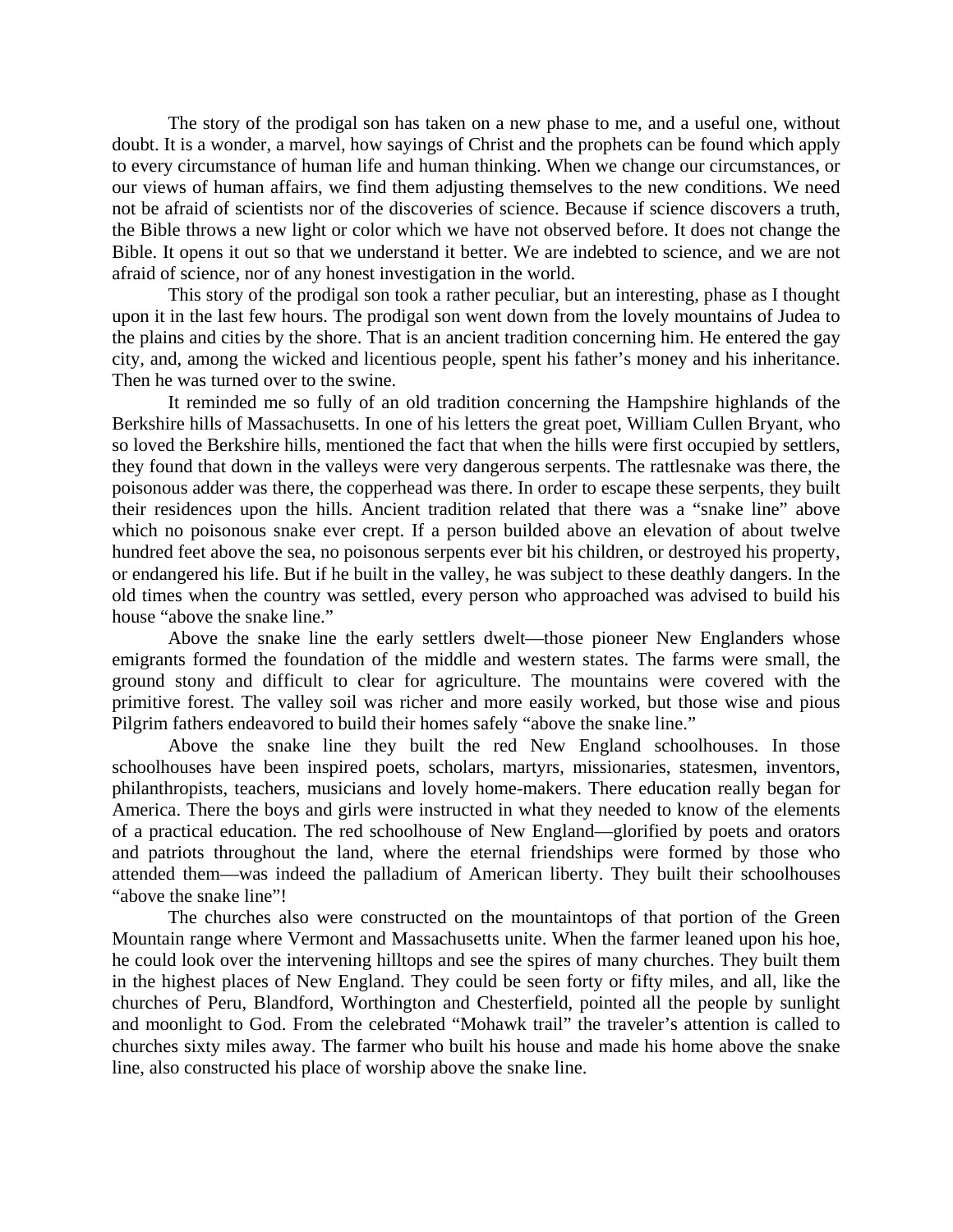The churches are built where sin does not enter, and where it is safe for children to enter and for all people to worship. It is a wonderful illustration. The virus of temptations, the malarias of secret sins seem never to be lurking there. Above the snake line there is health!

 Saranac lake, in the Adirondacks, famed for the cure of tuberculosis, has precisely the same climatic and local conditions as are found on the plateaus that crown the Berkshire hills. Tuberculosis is not native to that region and is never feared. In one of the towns of western Massachusetts—the town of Peru—there have been but two cases of death from tuberculosis since the entrance of civilization. But it is dangerous to descend to the distant valleys and live below the snake line. Above the snake line there is health, because of pure air and pure water. There is health because vigorous exercise is necessary to cultivate the stony land in order to make a living. There, too, is pure food. The most healthful food that can be found grows up where the air and the water are pure. Health was found up there above the snake line!

 The illustration goes deep and grows wide as I think it out. From the tops of those hills the resident enjoyed magnificent distant views of the wider world. Down in the dark valley you could see but a few hundred yards. Down in the valley you are walled in by the sides of the rocky cliffs. But on the mountain farms you could look away to the Catskills, the White Mountains, the Green Mountains, Mount Tom and Mount Holyoke, and far south into Connecticut, far north into New Hampshire and Vermont, and far away into the southern mountains that border the Hudson river. Ah, there are beautiful views above the snake line! How much further men and women do see who live above that moral line!

 The prodigal son went down below that line. He lived for a while among the serpents and poisonous insects of wickedness, that tempted him on every side, in Tyre and Sidon. He went down from that religious, praying home above the snake line, down into the dark valley, and was bitten by the serpents there. What a startling, all-inclosing illustration Jesus selected when he told the story of the prodigal son!

 There in that high land of the Berkshires the sunrise reveals the glory of God, far above the valley, before the valleys have escaped the shadows of the night. Earlier in the morning it shines on the faces of the farmers on the hilltop, as they see the approach of the coming day with a distinctive glory altogether its own. Every land from north to south, and east to west, and every continent on earth, has a different sunrise. The colors are peculiar to the locality and to the atmosphere. In the Berkshire hills the June or October sunrise is a glory which great artists travel from afar to see. The sunsets, except on the most cloudy days, are enriched by thousands of varicolored kaleidoscopic clouds. What a magnificent position for beauty it is above the snake line, where the sun rises early and sets late! Yes, the prodigal son went down below the religious snake line, down where the views were narrow and deceitful, down where he could not look away upon the white cliffs of God and realize in his soul what they all taught.

 The minds of men have a snake line. The characters of men have a snake line. In those hills there was the spirit of poetry, where the trees seemed to sing, where the birds and fowls of the air, and the beasts of the field have their tuneful voices. They call in chants from hill to hill, which echo back from cliff to cliff. Wonderful sounds of music are up there.

 The poetry of life is there. The father of William Cullen Bryant, warned against living below the snake line, set his home atop the hill, where his son wrote those uplifting words:

So live that when they summons comes to join

The innumerable caravan which moves

To that mysterious realm where each shall take

His chamber in the silent halls of death,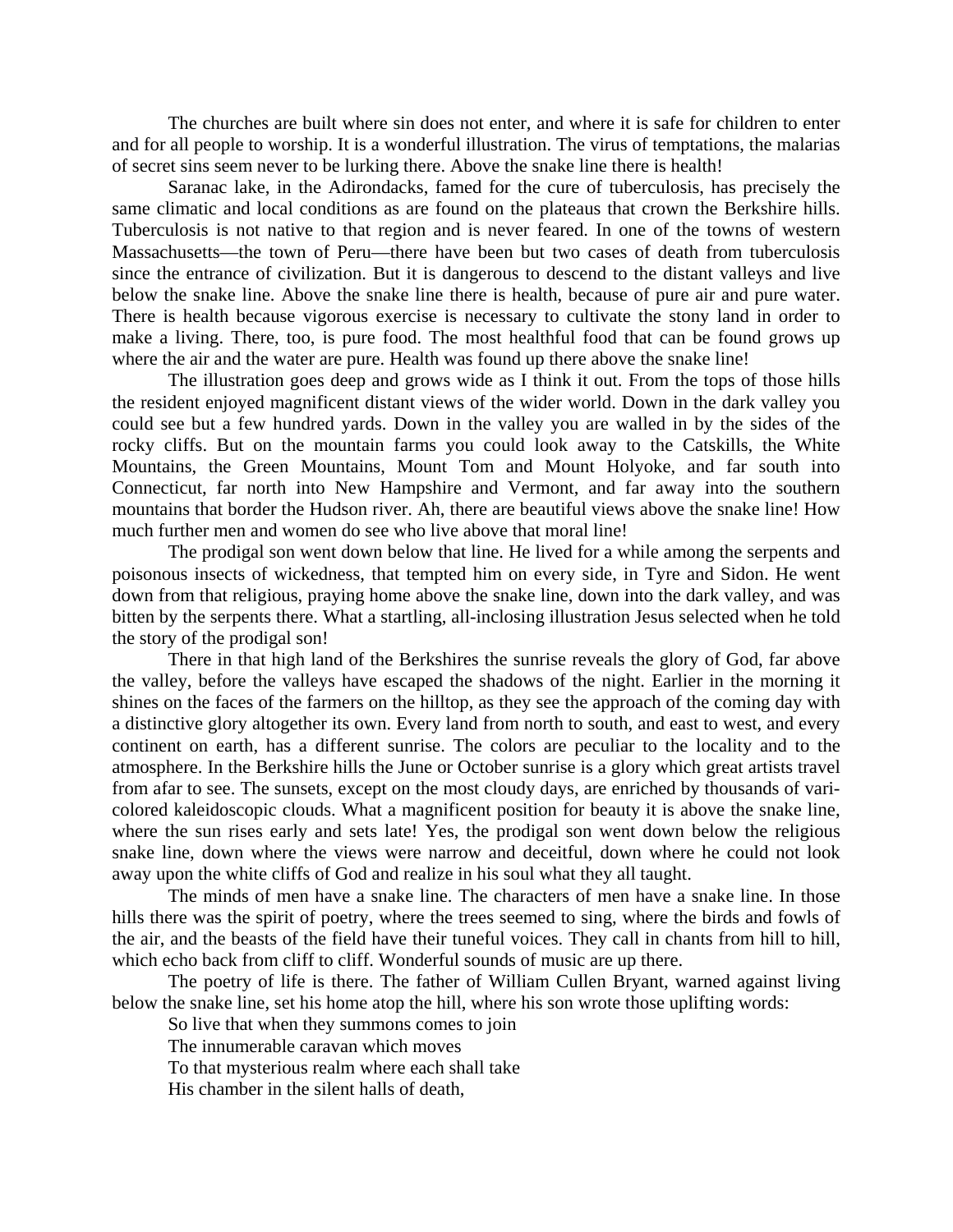Thou go not, like the quarry-slave at night, Scourged to his dungeon, but sustained and soothed By an unfaltering trust, approach thy grave Like one who wraps the drapery of his couch About him and lies down to pleasant dreams.

William Cullen Bryant wrote that as he sat beside one of the beautiful Berkshire streams, which, dancing down from the hillside, sang its own original song and inspired him to poetry. It was in these hills that Willis found the chiefest subjects for his most sublime writing. There Longfellow wrote poetry, and sought his wife. These great poets lived intellectually above the snake line. They did not descend to the swamps of life; they lived where minds were free and hearts were pure, and characters were sound. They located their hearts where the air was pure! Wonderful waterfalls glittered from hillside and flashed from every grove. The birds in that land have their peculiar color and their peculiar dialect. The foxes that find their holes in the broken, rocky mountain sides are of a most fascinating color. Inspiring birds are there! The whippoorwill, the blue jay, the swallow, the bobolink, the meadow lark, and the oriole, so harmonious in all their beautiful tribute of praise. Perhaps they are no more wonderful than in some other regions. But the birds there which live below the snake line are very different birds, having very much coarser voices. And there were once dangerous birds there. But above the snake line, where live the best of the fowl life, there is no danger to human beings.

 There, the fish that flash—the speckled trout which leaps up the stream, climbing the little falls from eddy to eddy far into the hills, is one of the most beautiful sights, to a boy who goes fishing with his old fish-pole, to be found on earth—above the snake line. Down below, in the dull and slow stream, is the "sucker," the eel, and the slow fish, which many will not eat. The enrichment of life that comes to one who wades up these mountain streams, with his fishing rod, singing to himself and thinking great thoughts, wading in the streams, taking the trout home for supper, is only known to those who live in those forests, who seek their entertainment and food above the snake line.

 There are also in that land above the snake line the animals we all love. There are the wisest dogs. They seem to be so easily taught. There the farmer's boys and girls stop to pick berries while the dog goes after the cows. In those hills has been bred the finest quality of canine life. The farmer says to his dog, as he comes from the field, "Go get the sheep!" Away he goes to the distant pastures and drives them in, to the last one. If a person falls into danger, is lost in the forest, or is hurt in a fall, the dog immediately notifies friends and brings relief. Many a little child has wandered into a stream, or into danger, and the watching dog has seen, and, understanding the situation, has raced for help for the little girl in danger. Lives are saved over and over above the snake line, where these dogs live. How much the horses seem to know! Even the wise old New Englander often felt that horses had "horse sense," and often trusted it in the dark when he could not trust his own.

 Above the snake line there was power. The cascade, in every single drop that fell, furnished power for the wheels of the manufacturer, and of commerce. Yes, these streams were once the blessing of God, supplying mankind with nearly all the manufactured articles used in American homes. In the hills of New England the streams have formed the heart and hand of the manufacturing of the United States. The stream falls through one waterwheel and a few rods on, through another, and then another, from cascade to cascade, and one brook may run a score of mills.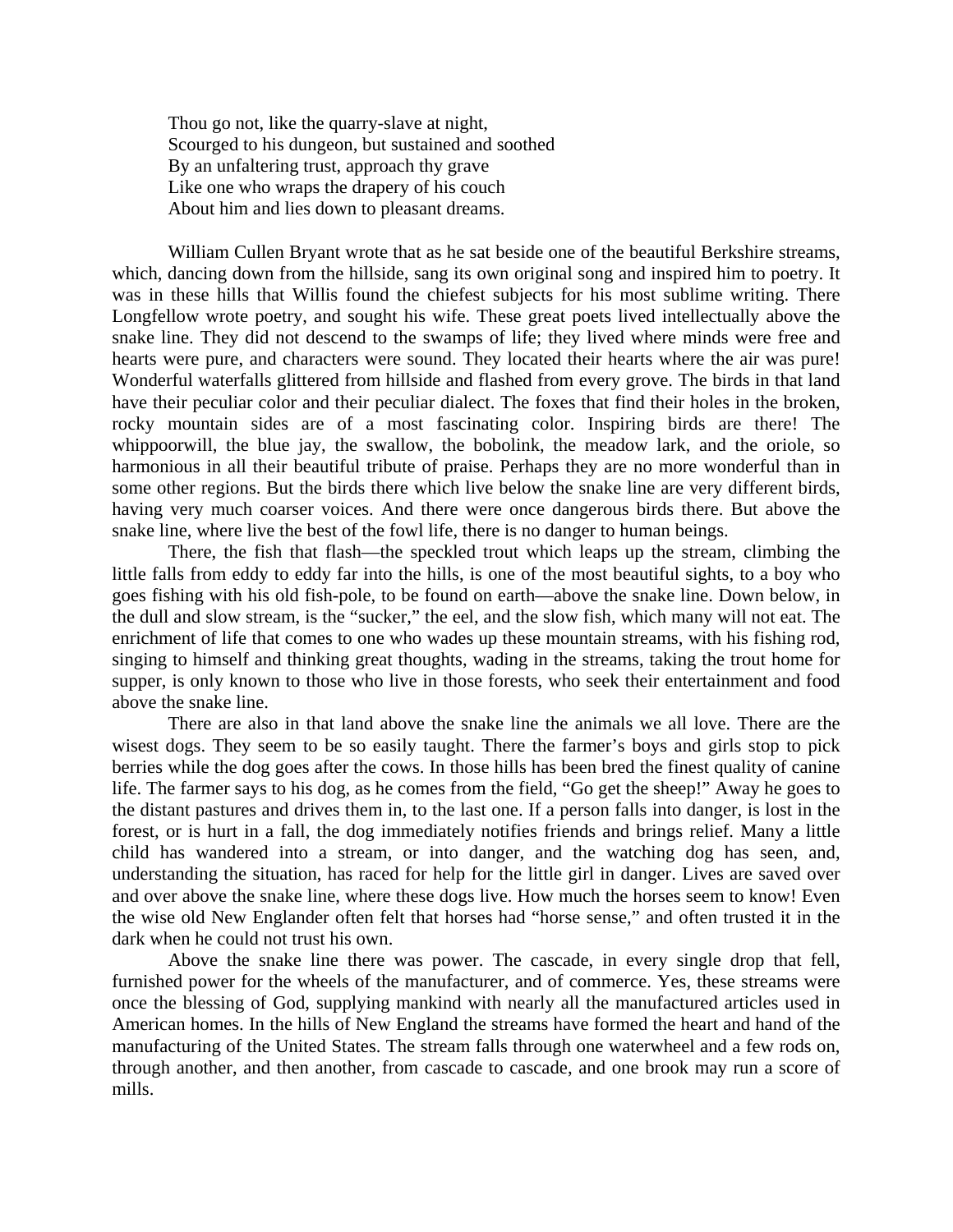When the prodigal son lived above the snake line he possessed the mental power, the strength of character and the influence for good he could never secure below that religious line. It makes us think of the period when Adam and Eve descended below the snake line and became thieves.

 Above the snake line there were glorious winter evenings. The snows came upon the hills and covered them with deep blanket which protected the vegetation. The land was covered for three or four months of the year. In the evening there was the sound of sleigh-bells, and the gathering of young people in some old farm house. The great enterprises that came from these winter evenings have been written in many volumes. The Yankee spent much time studying, and how many of the most useful inventions were thought out in the winter evenings "above the snake line"!

 When the springtime came, life was safe above the snake line, because the streams did not stop to gather sufficient power to throw destructive volumes of ice. But in the valley, every spring, the farms were covered deep with ice, and it was late in summer before some of the ice melted from the damp valleys below the snake line.

 Above the snake line, in apple blossom time, in June, the mountains and farms were covered with glorious apple blossoms. How Mr. Moody loved them! He instituted an "Apple Blossom Sunday," still observed at Northfield. He always drove through the hills in apple blossom time to get the inspiration of the views. He said he could see heaven. But down below the snake line was shadow, and consequently the things which grew were the product of shadow, and could not compare in prophetic beauty with those above the snake line.

 Many a man, when the necessities of life have taken him through the valley, has inquired: "Why did God make the mosquito?" That is like some of the theological questions that arise now to trouble people. When mosquitoes bite them they ask why God made the mosquito—and never find out! These are the temptations of life. Some kinds of berries growing in the shadow of the valley are really luscious, and boys and girls are tempted to go for them with long coats and cowhide boots to protect them. The chestnuts are down there, for the frosts come earlier there, but the people who go down after them are often bitten by snakes. The monuments in the cemeteries above the snake line show that some persons met death by venturing below the snake line.

 There are wild roses down there. Sometimes they attracted people, who said: "Why should we not? God made the roses." Immorality was there; vice was there. Life below the snake line, morally and religiously, is well illustrated by the snake line of the Berkshire hills. You see the shop girl. She had a home, but father and mother are dead. She had a little sister to care for, and undertook to get the money by going to the store or the factory, and taking an occupation there. Finding that the money she received would not supply the necessities of her little sister and care for herself properly, there came the tempter into the region, for she lived in a locality which was morally down below the snake line. There is a line in poverty that is below the snake line, and it is dangerous for any boy or girl or man or woman to take his dwelling there.

 I remember a widow who was left with five children. She was determined to keep them together, though she could not live in the style her husband had maintained. So down in a narrow alley, a very narrow, dirty alley, her children were compelled to grow up, living in the temptations of that awful region. Every single one of the five children went wrong, and one is now serving time for manslaughter, and the poor woman died of a broken heart after she went away from the prison doors. Her son is condemned to live a life term in prison. Down below the snake line—God pity the poor that have to live down there amid serpents and sin, surrounded by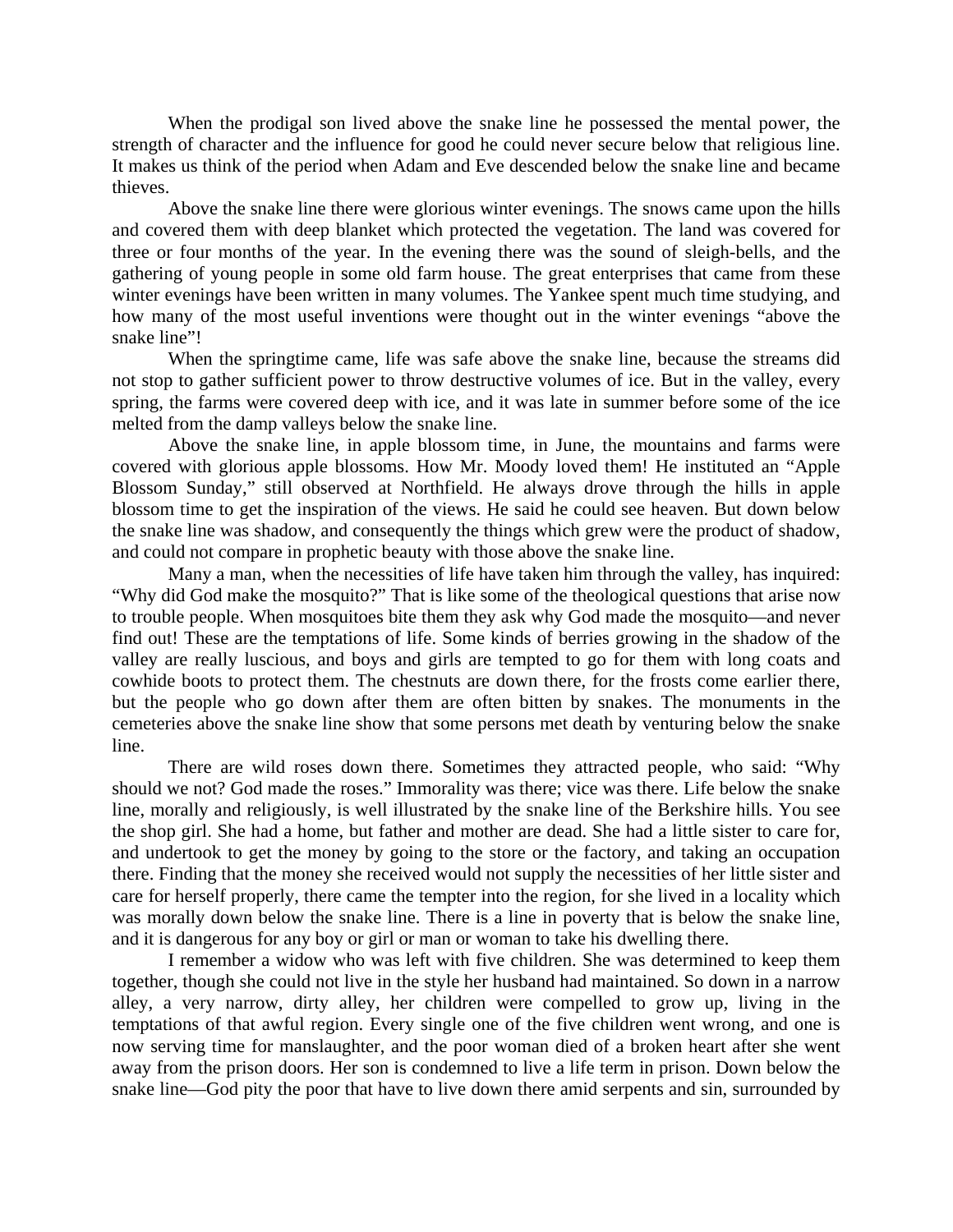evil! There are tempting things there, wild roses, chestnuts, and dangerous lurking serpents—and I need not say more than the word "serpent" to convey the moral meaning back of this life below the snake line.

 There are amusements below the snake line. Every one brought into association with them has his mind tainted and his heart grows cold, and his sense of right and wrong is disturbed, living among the amusements below the snake line.

 A story comes to me, as I think of this interpretation of the prodigal son, of an old eagle that lived on the mountain top for years and years. He was recognized as "the old eagle of the highlands." He was very strong, and his wings spread very wide, but he was never dangerous to man. He never interfered with anything to disturb the families or their farms. The story told to me is a striking illustration. The old eagle saw in the dark valley some five miles below his home—far down the valley—a little child with a basket, and barefooted. They tell the story that the old eagle followed down and saw the little child, whose home was above the snake line, wandering close by a dark stream in the depth of the valley. The little girl wore a white dress, with short sleeves, and with a basket was going to pick berries, unconscious of the fact that there ever was an adder or a rattlesnake. She went singing gayly. The story is repeated in almost every home in the hills, how the eagle followed the little girl, circling above and watching, and when the snake arose and prepared to strike, down swept the great eagle with its awful talons, and carried the rattlesnake, writhing and wriggling, through the air until he came to a place where he knew if he released his hold the snake would be killed by its fall on the rocks. They found it crushed to death, one of the greatest snakes ever seen in that region.

 The eagle watching over the little girl who wandered into these dangers and temptations is like the missionary who goes into the slums among the heathen; the missionary that seeks to protect little children, and goes with strength of wings and power of talons, and the love of a great heart, and seizes the serpent and bears it away, protecting the innocent child. What a marvelous illustration that would be for a poem! It is a wonder to me that such a tribute has not come down in some poetical form.

 The prodigal son went back to the hills above the snake line. He said: "I have seen enough of this! I have been among these vile things long enough! I know now that I am wrong, that my life must be lived above the snake line. I must live up where I can see the things of God and breathe the pure air and drink the pure water, and live upon pure food." "Coming to himself," he went back to his father's home, above the snake line—above the moral line. The illustration of his return we carry beyond the story and find that he was at last welcomed by his brother, and that he doubtless lived there in peace until his dying hour.

 You have read of the Hampshire hills in October! You have seen the mountains round you there in the glory of fall! But no person in America can say he has seen the full glory of an October until he has seen the Hampshire highlands at that season of the year. The automobiles go over the Mohawk trail in October in a continual stream, looking upon forests blooming like roses, and great trees like lilies, so surpassingly beautiful! Heart and mind cannot find words to picture the miles and miles of glorious combinations of every beautiful shade and color of gleam and loveliness brought forth in thrilling glory by those trees and fields—in October. All this is "above the snake line."

 When the hour of death comes; when the October of life appears; when our lives are weakening; when the time comes that the trees of life must drop their leaves; when the time comes for the death of the season, then the glory of the October day is like the death of a Christian who lives and dies above the snake line. Full of hope, full of beauty, full of glory,